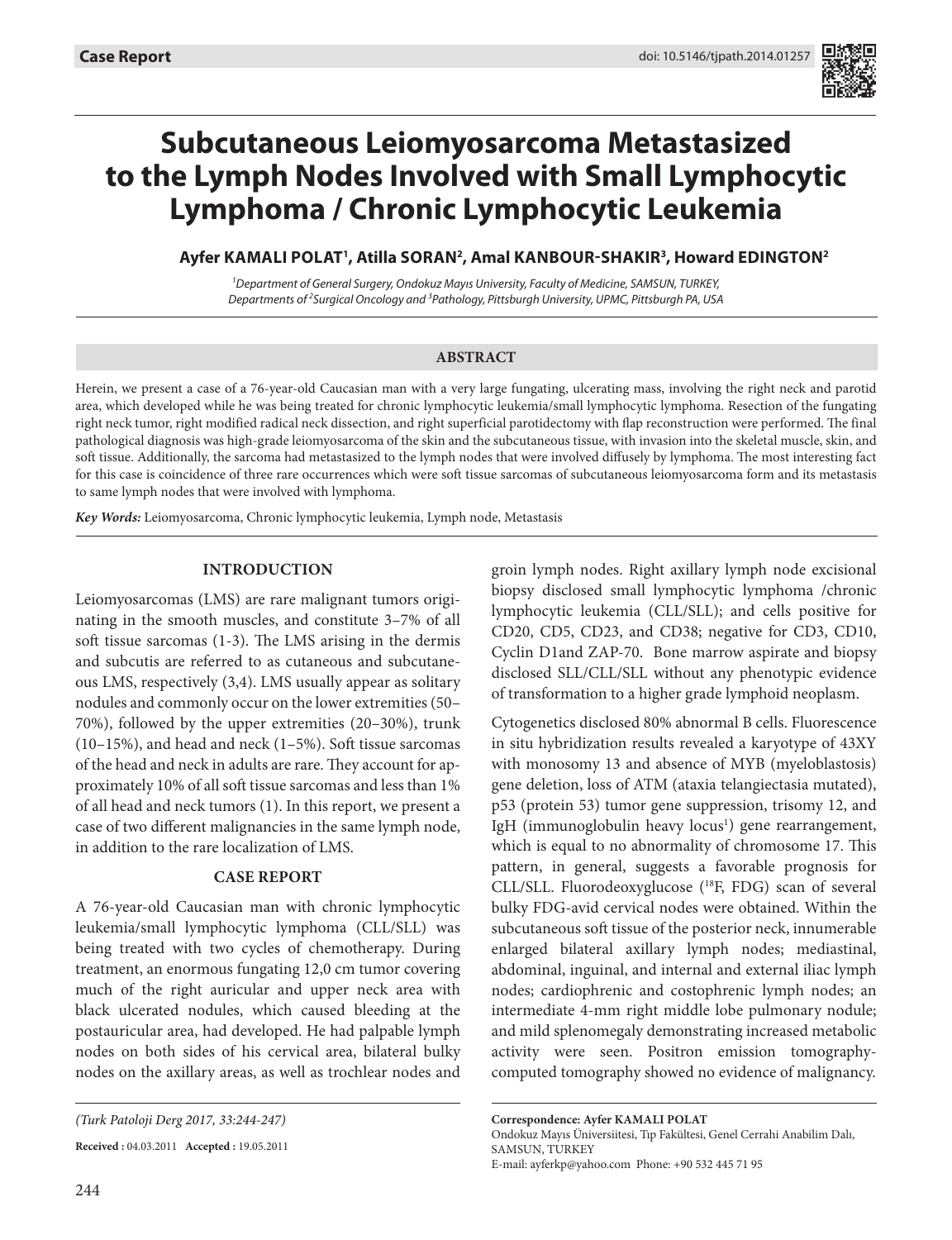The obtained findings gave an initial impression of locally advanced skin cancer, melanoma versus squamous cell carcinoma, but most findings were clinically closer to the appearance of melanoma. The first biopsy was performed using a 3-mm punch biopsy, which failed to confirm the exact histology. Thus, a misdiagnosis of atypical fibroxanthoma was made. Since this lesion was growing despite chemotherapy with bendamustine and rituximab, the diagnosis of the first biopsy was thought to be a sampling error. At this point, surgical extirpation was recommended. After 2 cycles of bendamustine and rituximab, resection of the fungating right neck tumor, right modified radical neck dissection, and right superficial parotidectomy with flap reconstruction were performed.

Histologically, a highly pleomorphic infiltrative neoplasm with vague fascicular pattern that abutted but did not involve the epidermis was observed. The tumor cells were predominantly large, round to rhomboid with abundant eosinophilic cytoplasm and large ovoid vesicular nuclei with prominent irregular nucleoli (Figure 1A). Necrosis with a mitotic rate of approximately 5/10 in high-power fields was identified. Immunohistochemistry revealed tumor cells to be strongly and diffusely positive for desmin and caldesmon. CD68 was positive within intratumoral macrophages. The tumor cells showed weak cytoplasmic positivity for S100, but were negative for cytokeratin AE1/3, AMA, CD34, tyrosinase, HMB45, and Melan A (Figure 1b). These findings supported the diagnosis of LMS.

The tumor size in greatest dimension was 12.0 cm, followed by an additional dimension of 7.0 cm. The final pathological diagnosis was high-grade LMS of the skin and the subcutaneous tissue with invasion into the skeletal

muscle, as well as metastatic LMS in multiple lymph nodes. The LMS metastasized to multiple lymph nodes that were also involved with CLL/SLL (Figure 2A-C). The mitotic rate was 5/10 in high-power fields. There was no macroscopic necrosis but microscopic necrosis was present in 15% of the nodes. The grade was set to be 3 according to the French Federation of Cancer Centers Sarcoma Group. The pathologic staging was pT2a, pN1 (3+/15) Mx, G3. The margin was uninvolved by sarcoma, and the closest margin was 0.1 cm.

## **Discussion**

Soft tissue sarcoma of the head and neck in adults is rare. Sarcomas are characterized by local invasion and their pattern of metastasis is mostly hematogenous. Lymph node metastases are uncommon. The rate of regional lymph nodes metastasis of LMS was reported to be 2.7–15% (1-4).

Few cases of synchronous lymph node involvement of different kinds of tumors concomitant with lymphoproliferative disorders or other malignancies have been reported in the literature (5-9). Most of them involve CLL/SLL and different kinds of cancers such as cutaneous malignant neoplasm expressing the Langerhans cell phenotype, dendritic cell tumor, malignant melanoma, oropharyngeal squamous cell carcinoma, colon carcinoma, and squamous cell carcinoma of the uterine cervix (6-8, 10-13). Immunosuppression may predispose CLL/SLL patients to a high risk of second malignancies (11,14). Irradiation, alkylating agent chemotherapy, and antimetabolite use have been identified as risk factors that potentiate second malignancies (15, 16). The monoclonal antibody rituximab has been previously linked to second malignancies (17, 18), and rituximab was one of



**Figure 1: a)** Leiomyosarcoma involving the skin (H&E; x2); **b)** Upper (H&E; x20), lower right (desmin and caldesmon, x20), lower left (CK AE1/AE3, x20).

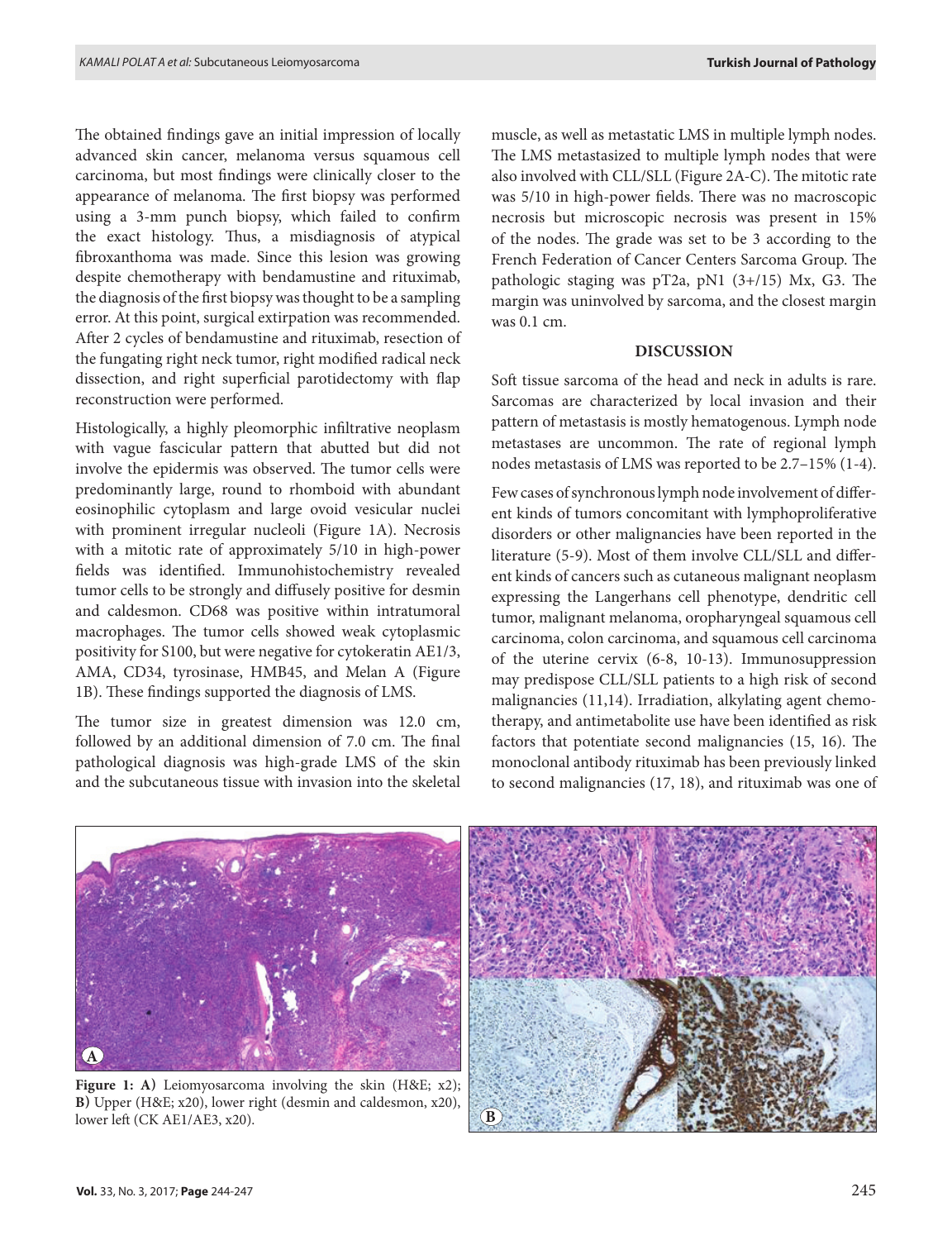

**Figure 2: a, b)** Metastatic leiomyosarcoma to lymph node involved with CLL/SLL (right-H&E, x20; left-H&E, x4); **c)** Leiomyosarcoma infiltrating skeletal muscle (H&E, x20).

the medications of our patient. Congyang et al. reported a case of synchronous histiocytic sarcoma (HS) and diffuse large B cell lymphoma (DLBL) involving the stomach (19). According to immunohistochemical results of their study; HS and DLBL co-expressed Oct-2, Bcl-2, and Bcl-6, they suggest that HS may share a common origin with DLBL, or be transdifferentiated from DLBL (19). Bonetti et al. described two distinctive malignancies, cutaneous neoplasm and chronic lymphocytic leukemia, in a single lymph node at the inguinal region (8). Demellawy et al. reported a case of synchronous malignant melanoma and CLL/SLL in the same lymph node (20). To our knowledge, this is the first report of cutaneous LMS and CLL/SLL existing synchronously at the same lymph nodes.

Accurate diagnosis and histological classification with adequate sampling is critical for treating soft tissue tumors as cytological and architectural features may be inadequate to distinguish the different sarcomas, particularly if they are poorly differentiated. In the present case, the initial clinical impression was locally advanced skin cancer, leading to a misdiagnosis of atypical fibroxanthoma based on punch biopsy. The correct final diagnosis was made after wide surgical excision and lymph node dissection.

In conclusion, we reported here our encounter with a case of synchronous occurrence of three rare phenomena: soft tissue sarcoma presenting as LMS, involvement of the head and neck region and the metastasis of the leiomyosarcoma to the same lymph node affected by lymphoma.

#### **References**

- 1. Robbins Basic Pathology. In: Kumar V, Abbas AK, Fausto N, Mitchell RN, editors. 8th ed. Soft tissue tumors. Elsevier; 2007. 837.
- 2. Sumida T, Hamakawa H, Otsuka K, Tanioka H. Leiomyosarcoma of the maxillary sinus with cervical lymph node metastasis. J Oral Maxillofac Surg. 2001;59:568-71.
- 3. Skoulakis C, Chimona TS, Tsirevelou P, Papadakis CE. Subcutaneus leiomyosarcoma of the neck: A case report. Cases J. 2010;3:52.
- 4. Murray F Brennan, Kaled M Alektiar, Robert G. Cancer; Principles and practice of oncology. In: Devita VT, Hellman S, Rosenberg SA, editors. Soft tissue sarcoma. 6th ed. Lippincott Williams & Wilkins; 2001.1841-91.
- 5. Cossu A, Deiana A, Lissia A, Dedola MF, Cocco L, Palmieri G, Tanda F. Synchronous interdigitating dendritic cell sarcoma and B-cell small lymphocytic lymphoma in a lymph node. Arch Pathol Lab Med. 2000;130:544-7.
- 6. McElroy C, Velilla R, Chaudhary H, Al-Abbadi MA. Fine-needle aspiration diagnosis of squamous cell carcinoma in a lymph node involved with small lymphocytic lymphoma: Case report and review of the literature. Diagn Cytopathol. 2009;37:48-50.